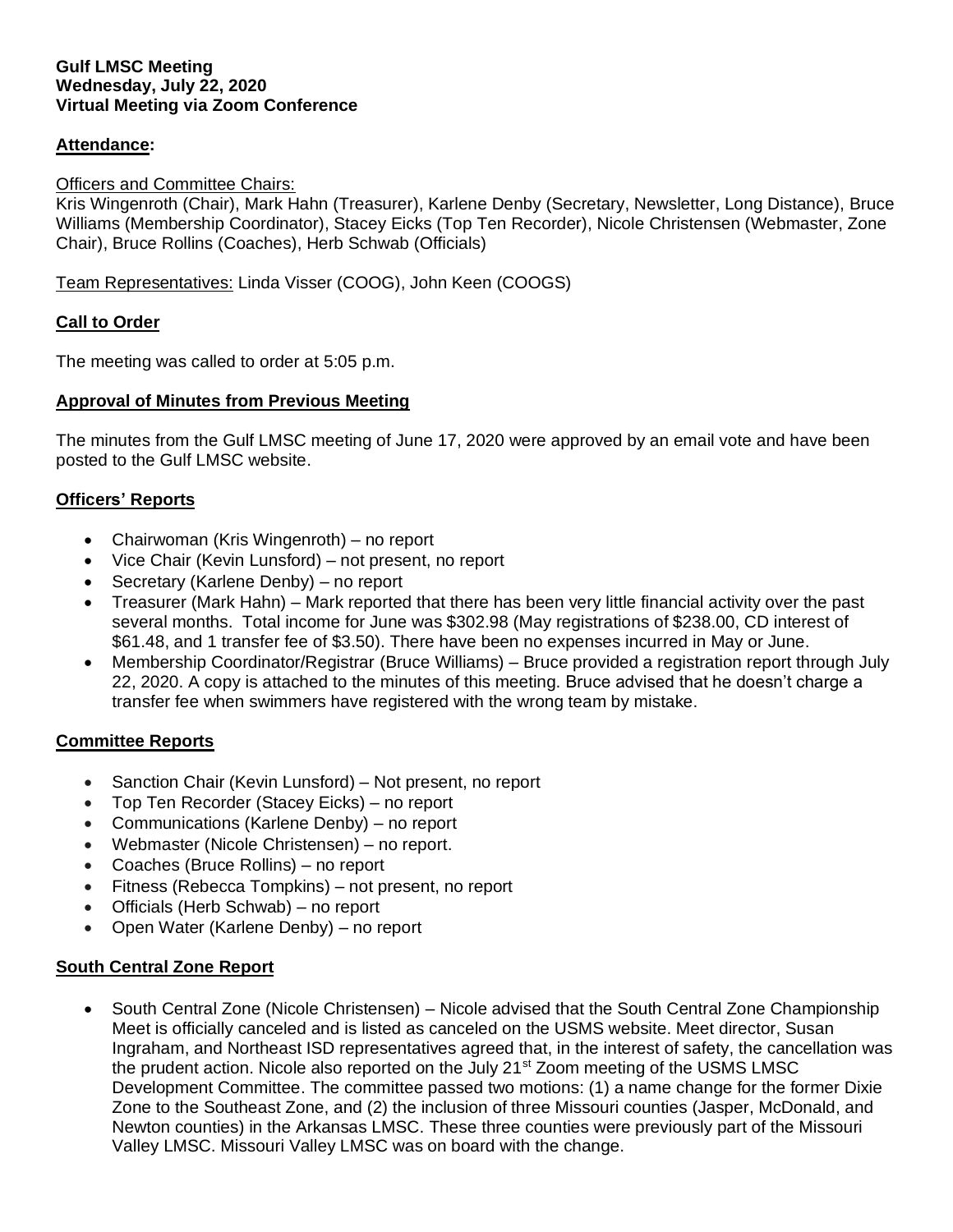# **Old Business**

- Virtual Fitness Activities (Bruce Rollins) Bruce reported that 28 swimmers had signed up for the Gulf Fitness Fanatics virtual fitness challenge. While Bruce was a bit disappointed with the participation level, he said that many of those that did sign up expressed appreciation of and enthusiasm for the Gulf LMSC sponsored event. Bruce estimated that the cost of putting on the event would be under \$200. The bulk of the participants were unattached swimmers, and members of Katy Aquatics and Woodlands Masters.
- Kris provided an update on the activities of the USMS Legislation Committee. Three significant motions were passed by the committee: (1) acceptance of the \$60 universal registration fee for 2021, (2) exclusion of past presidents, with the exception of the immediate past president, from the USMS Board of Directors, and (3) reduction of the club transfer time to 35 days from 60 days with a limitation of two transfers per year and a case-by-case hardship exemption for an additional transfer.

# **New Business**

• USMS COVID-19 Relief Fund – Kris provided a brief overview of the fund and how it will be administered. The fund is for clubs, not individual swimmers, who have financial need due to the COVID-19 pandemic. USMS has provided a form to request funds. These would be matching funds, meaning that the LMSC would need to provide club funding which the National Office would then match. As the Gulf LMSC opted in for the \$60 universal registration fee in 2020, USMS would match up to \$10/swimmer for Gold Level clubs and \$6/swimmer for all other clubs. In order for a club to qualify for funding, the club must have a tax ID number. Funds can be requested until December 31, 2020. There need not be a rush to request funds as there is a grant pool available for each LMSC. USMS provided several examples of additional expenses that clubs may incur during the pandemic such as: shortfalls in cash and reserves due to pool closures, funds needed to rent additional lane space or a different facility, funds to hire additional coaches, and funds to covered associated additional costs like lifeguards and insurance.

USMS does not have an avenue to assist individual members in need. Kris has sent an email to the National Office about assistance for individual swimmers, but has not yet received a response.

Nicole has administered a survey to coaches and team reps to establish the status of Gulf clubs and their needs during the pandemic. The survey was sent to 38 individuals. To date, Nicole has received 15 responses. The survey results currently do not indicate a significant need for financial relief for Gulf clubs. Of the respondents, only two indicated financial difficulty and only one indicated a need for assistance. Those respondents would need to be contacted to get more clarification regarding their situations and needs. Nicole will attempt to get more responses to the survey.

It was brought up that there is no idea how long the pandemic will last or, in a worst-case scenario, that the region could go on another lockdown, closing all pools and clubs. While clubs may not need assistance now, that could change by year's end.

Bruce Rollins noted that while many swimmers had already registered for 2020 prior to the start of the pandemic, the real impact may be on 2021 registration. As USMS has offered registration for the remainder of 2020 and all of 2021 for \$60, Nicole suggested sending an email to all of those 2019 Gulf registrants who have not yet registered for 2020, and make them aware of this offer and also possibly offer financial assistance if they cannot afford to register.

Karlene stated that, in addition to USMS registration fees, there may be members who cannot afford the costs associated with club dues. A discussion ensued on how to identify and attempt to assist these individuals, while at the same time not being overly invasive about their financial situation. One suggestion was to ask coaches if they had swimmers in financial distress who could no longer pay dues. Another suggestion was to have the swimmer fill out a request form and supply verification on their company's letterhead that they had been furloughed or laid off due to the pandemic. Kris said that